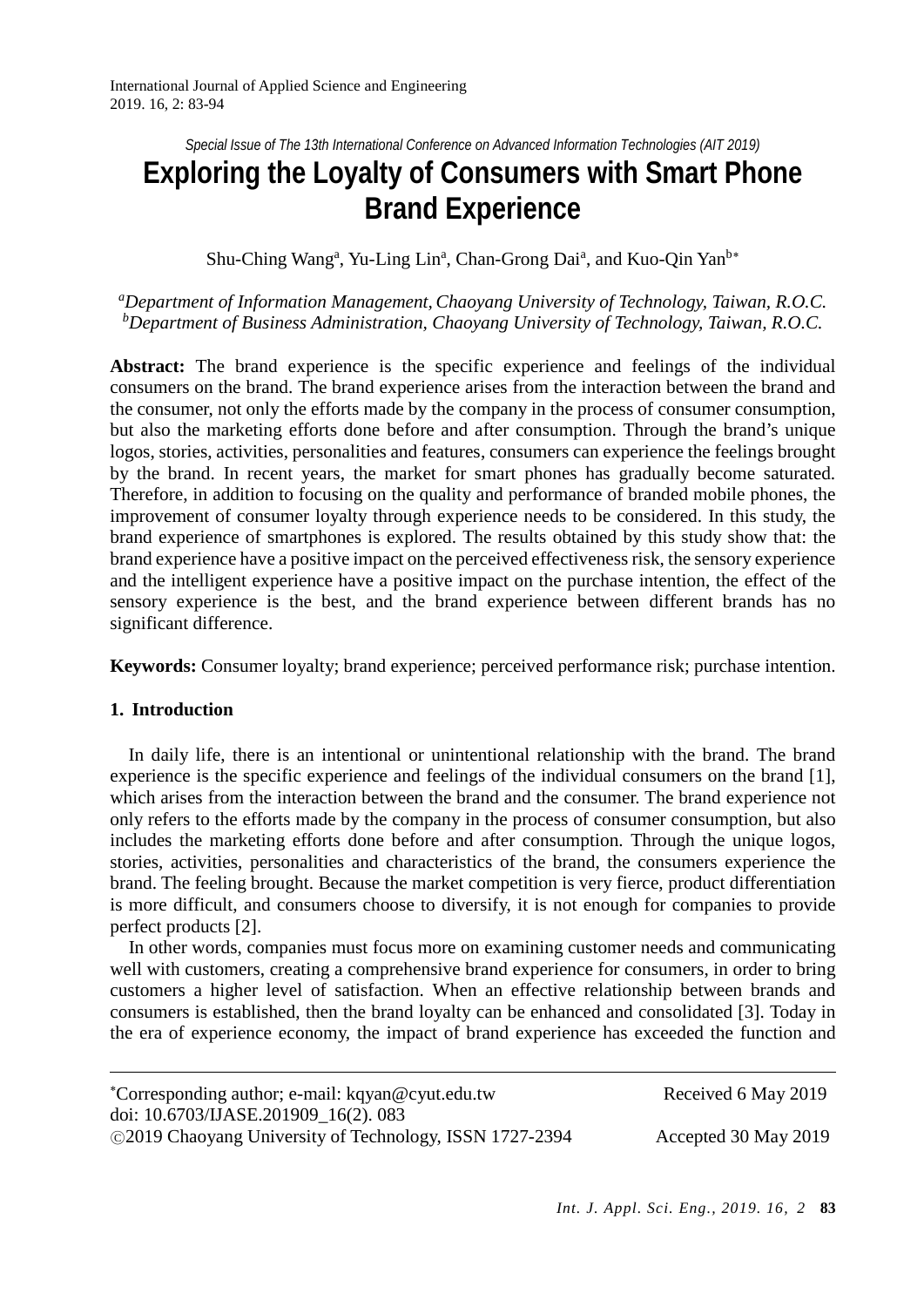benefits of products, which gives consumers deeper meaning and eternal memory. The brand experience is a "feeling" that will make consumers want to buy the brand's products and buy back the brand.

 In the smart mobile phone market that is becoming saturated, the factors that ultimately affect consumers' purchases depend on consumers' feelings and experiences on brands. Therefore, how to stand out among many brands and increase the purchase intention has become a major challenge in marketing strategy. In recent years, the market for smart phones has gradually become saturated. In addition to paying attention to the quality and performance of the brand's mobile phones, operators of various brands of mobile phones should think about how to make consumers increase their loyalty through experience.

 Due to the smart phone market is saturated, how to create a consumer-like experience and thus increase the purchase intention, which is a major challenge in marketing strategy. The objectives of this study include: (1) exploring the relationship between brand experience, perceived effectiveness risk, and purchase intention; (2) exploring the mediating effect of perceived effectiveness risk between brand experience and purchase intention; and (3) targeting different mobile phone brands users have a significant difference in brand experience, perceived performance risk and purchase intent.

 This research is mainly to explore the brand experience in the smart phone market. The important factors in making decisions when consumers buy mobile phones will be explored. In the study, the possibility that perceived efficacy risks affect purchase intentions was also explored. Therefore, the brand experience, perceived performance risks and purchase intentions of different brands of mobile phones for consumers will be compared in this study. Finally, we further analyze whether there is a significant difference in the statistics of each mobile phone user.

 The rest of this paper is organized as follows. Section 2 is a literature discussion that will illustrate smart phones, brand experiences, perceived performance risks, and purchase intentions. Section 3 illustrates the approach proposed in this study. The results of the questionnaires for the study and the results of the questionnaire were analyzed in Section 4. Conclusions and recommendations are explained in Section 5.

## **2. Related Works**

 In this section, smart phones, brand experience, perceived performance risks and purchase intentions will be explained separately.

#### **2.1. Smart Phones**

 According to IDC's report, global smartphone shipments in the market in 2018 were 334.3 million units. Compared with shipments of 344.4 million units in the same quarter of 2017, the shipments in 2018 are decreased by 2.9%. Market share was first at 23.4% in Samsung, although the growth rate fell by 2.4%. While maintaining its domestic status, Huawei has improved its brand image and achieved success in international development, with a growth rate of 13.8%. Xiaomi's growth rate is as high as 87.8%, which is very strong [4]. Table 1 shows the global smart phone market, the top five companies'shipments, market share and growth rate.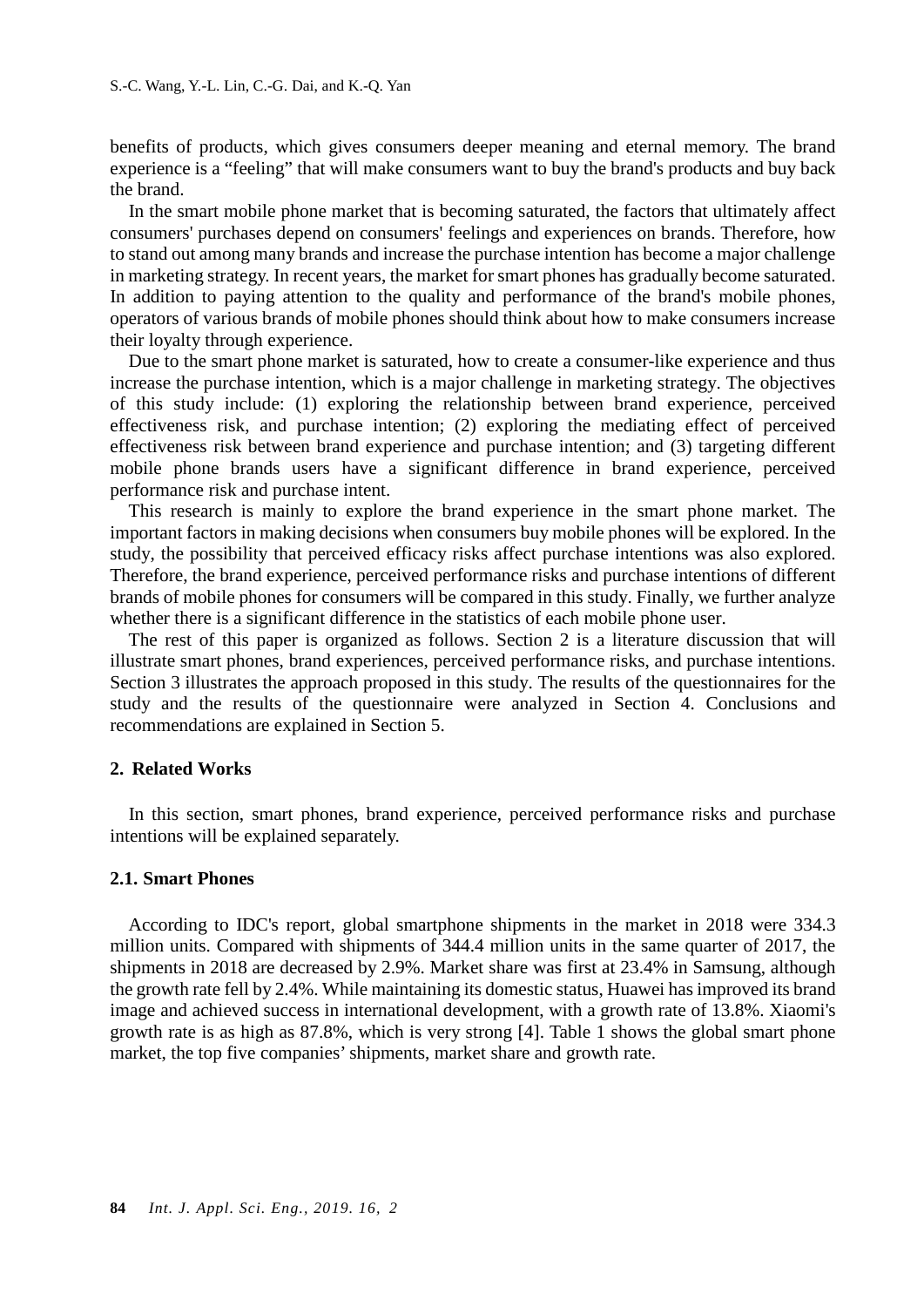As can be seen from Table 1, the sales volume of global smart phones in the first quarter of 2018 decreased by 6.5% compared with the same period in 2017, and the total sales amounted to 334.3 million. At present, the top five mobile phone brands in the world are ranked in order: Samsung, Apple, Huawei, Xiaomi and OPPO. Among them, Xiaomi smart phone sold 28 million in the first quarter of 2018, with a growth rate of 87.8%, which was the biggest winner of smartphones in the first quarter.

|             | Shipments in      | Market share in   | Shipments in      | Market share in   | Growth   |
|-------------|-------------------|-------------------|-------------------|-------------------|----------|
| Company     | the $1st$ quarter | the $1st$ quarter | the $1st$ quarter | the $1st$ quarter |          |
|             | of 2018           | of 2018           | of 2017           | of 2017           | Rate     |
| Samsung     | 78.2              | 23.4%             | 80.1              | 23.3%             | $-2.4%$  |
| Apple       | 52.2              | 15.6%             | 50.8              | 14.7%             | 2.8%     |
| Huawei      | 39.3              | 11.8%             | 34.5              | 10.0%             | 13.8%    |
| Xiaomi      | 28.0              | 8.4%              | 14.8              | 4.3%              | 87.8%    |
| <b>OPPO</b> | 23.9              | 7.1%              | 25.8              | 7.5%              | $-7.5%$  |
| Others      | 112.7             | 33.7%             | 138.3             | 40.2%             | $-18.5%$ |
| Total       | 334.3             | 100.0%            | 344.4             | 100.0%            | $-2.9%$  |

**Table 1.** The global smart phone market, the top 5 companies' shipments, market share and growth rate (The shipments are in millions).

# **2.2. Brand Experience**

 Brand experience is the customer's experience of the brand, including the individualized feelings of the responses generated by the operators in the process of customer consumption and before and after the purchase of branded products or services. The brand experience is the customer's specific experience and feelings about a particular brand. Through the experience of products and services under the corporate brand, customers can learn from the initial understanding, through selection, purchase, use, and insist on repeated purchases.

 From the differentiation of psychological structure and the process of combination and the stage of human spiritual pursuit as the division criteria, the experience system related to psychological experience can be divided into five aspects [5], namely: sensory experience, emotional experience, achievement experience, spiritual experience and spiritual experience.

 The traditional marketing strategy focuses on product differentiation, and considers consumers rational, but gradually the difference between products is reduced. Therefore, Schmitt proposed the concept of experiential marketing in 1999, arguing that consumers will pursue sensibility in rationality, and tend to feel the feelings of well-known brands compared to the function of products [6]. In 2009, Brakus et al. conceptualized the brand experience and identified the most highly relevant facets, namely sensory experience, emotional experience, behavioral experience, and intelligent experience [7].

 Brand experience is a concept of emotional relationship. The five types of experience proposed by Schmitt are more complete overall [6]. Therefore, the strategic management of brands model [6] proposed by Schmitt will be adopted as the experience type of the research.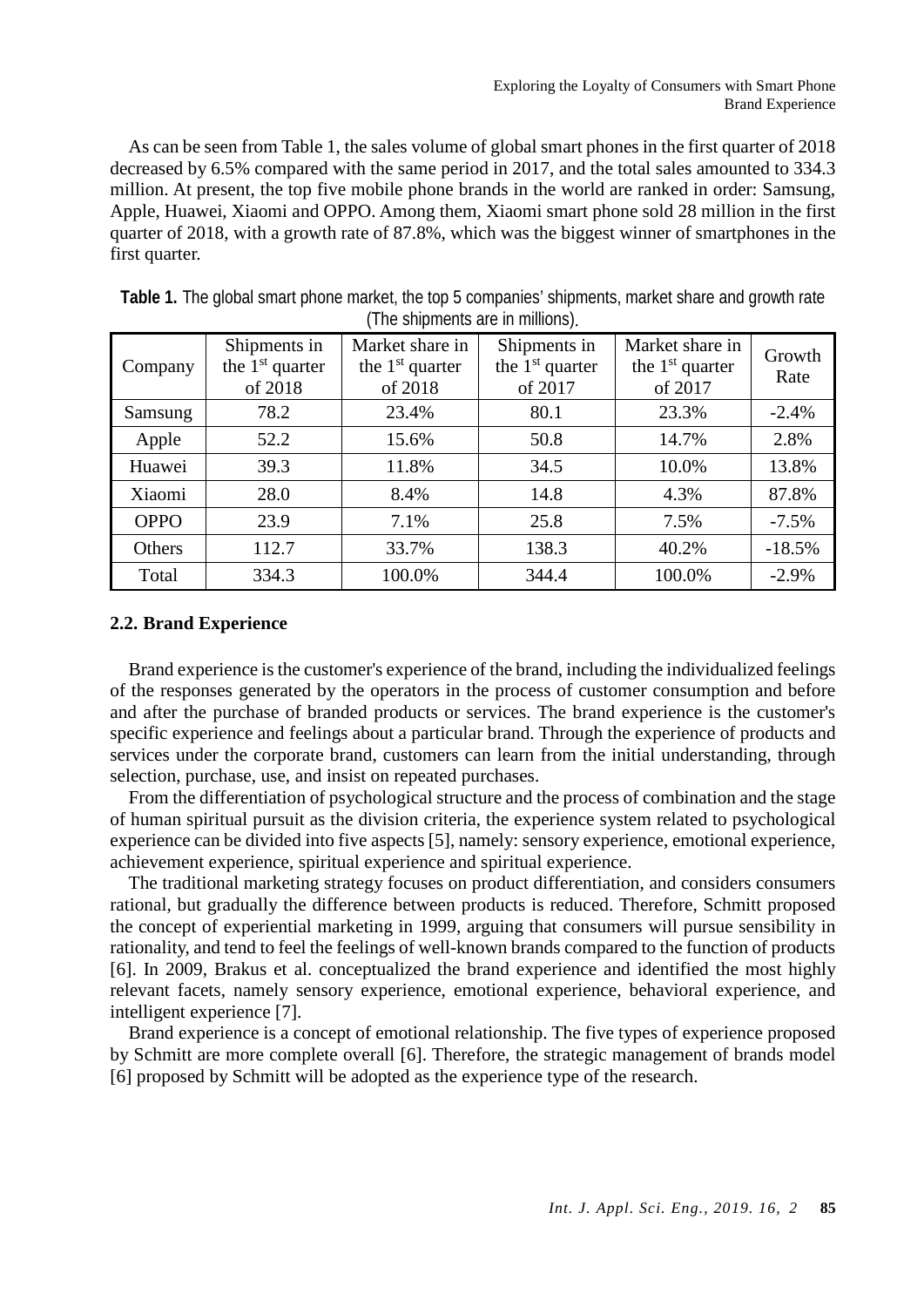## **2.3. Perceptual Efficacy Risk**

According to the research results of Bauer, perceptual risk consists of two main structural planes: (1) the uncertainty of the decision outcome, and (2) the severity of the consequences after the wrong decision [8]. Therefore, the perceived risk can be interpreted or defined as: the likelihood that consumers will perceive and perceive uncertain and unfavorable outcomes when purchasing a product or service [9], a subjective expected loss [10]. The concept of loss categories in perceptual risk proposed by many relevant scholars is not completely consistent [8]. The five risk types proposed by Jacoby and Kaplan are the most commonly used by researchers [11]. The five risk types include: performance risk, financial risk, social risk, physical risk, and psychological risk.

 In the past related literature, the perceived risk of performance is the most important factor affecting consumer purchasing decisions [12]. Mitchell argues that perceived performance risks could be used to replace the entire perceived risk [13]. Kaplan found that the perceived efficacy risk was 62% in the overall 73% of the perceived risk of perceived risk, so it is sufficient to recognize that the perceived efficacy risk is a considerable degree of explanatory power among the overall perceived risks [14].

#### **2.4. Purchase Intentions**

As the perceived risk increases, the consumer's intention to purchase a particular service will decrease, further affecting the actual purchase behavior, resulting in obstacles and challenges in the marketing of the service. According to the previous research results [15], the willingness to purchase has indeed been confirmed as a predictor of actual purchases, and is a subjective tendency of consumers to purchase targets.

 Purchase intentions usually depend on the benefits and costs of consumer perception, so when consumers are satisfied with the products or services launched by a particular brand, the willingness to repurchase in the future will be improved. Kotler also put forward a similar view that the purchase intention refers to the degree of consumer confidence in a particular product [16].

#### **3. Research Method**

 This study focuses on the impact of smart phone users on perceived performance risks in the brand experience, the impact of perceived performance risks on purchase intent, and the perceived effectiveness risk as a mediator of brand experience and purchase intent. This study is a questionnaire for smart phone users, and is based on the students of a science and technology university in the central region. The design of the questionnaire is based on the relevant research [14]. The design of the questionnaire includes four major facets, including: (1) Brand Experience, (2) Perceived Performance Risk, (3) Purchase Intent, and (4) Basic Information.

According to the research results of Kaplan et al., the same assumptions were made as in [14]:

- H1: Brand experience has a positive impact on perceived performance risk.
- H2: Perceived performance risk has a positive impact on purchase intention.
- H3: The brand experience has a positive impact on purchase intentions.
- H4: Perceived performance risk has a mediating effect on brand experience and purchase intent.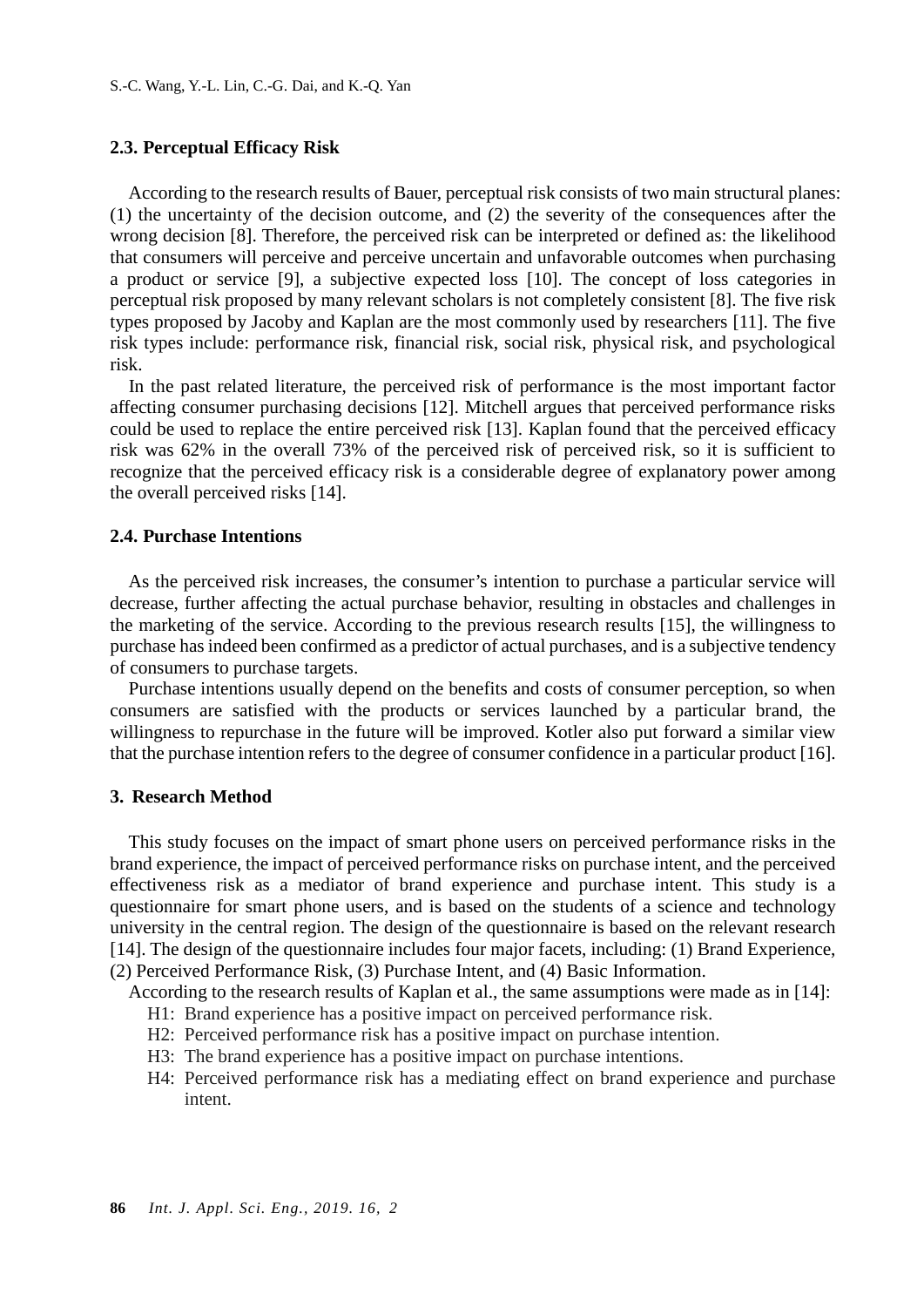The perceived risk is a concept of consumer attitude towards a brand or product, and can be effectively reduced by past impressions and familiarity with the brand. Therefore, the impact of perceived experience on the perception of brand experience for smartphone users will be explored in this study. In addition, according to Kaplan et al.'s related research on perceived risk, it is known that the performance risk and the overall perceived risk are the most relevant and the interpretation ability is also the best, so it is also subject to more researchers [14]. Therefore, the impact of perceived risk on purchase intentions will be explored in this study. And because the brand experience provides consumers with a series of cognitions and unforgettable memories and feelings about brands and products, which in turn affects consumers great trust and commitment to the brand, and then forms an important factor for consumers' final purchase decision. Therefore, the relevance of brand experience to purchase intentions will be discussed in this study. In addition, the hypothesis that the brand experience and perceived efficacy risks and perceived effectiveness risks are related to the purchase intention, the perceived effectiveness risk should also be explored between the brand experience and the purchase intention. The architecture of this study is shown in Figure 1.



**Figure 1.** The architecture of this study.

 Because perceived risk is the concept of a consumer's attitude towards a brand or product, and can be effectively reduced by past impressions and familiarity with the brand. Therefore, this study will explore the impact of perceived experience on the perception of brand experience for smartphone users. In addition, according to the literature on perceived risk [14], it can be seen that the correlation between performance risk and overall perceived risk is the highest. Therefore, this study will explore the impact of perceived risk on purchase intentions. Moreover, because the brand experience can provide consumers with a clear understanding of the brand and products, it will affect consumers' trust and commitment to the brand, and thus become an important factor in the final purchase decision of consumers. Therefore, this study will explore the relevance of brand experience to purchase intentions.

In this study, the following factors will be analyzed and discussed separately:

- (1) Sample characteristics statistics: including gender and mobile phone brand.
- (2) Reliability and validity analysis: The factors include brand experience, perceived effectiveness risk, and purchase intention.
- (3) Analysis of sample characteristics: including gender and brand experience, gender and perceived efficacy risk, gender and purchase intention.
- (4) ANOVA test: Includes three tests.
	- Due to the variable Brex (brand experience), factor Mpb (mobile phone brand).
	- Due to variable Per (perceived performance risk), factor Mpb (mobile phone brand).
	- Due to the variable Pcit (purchase intention), factor Mpb (mobile phone brand).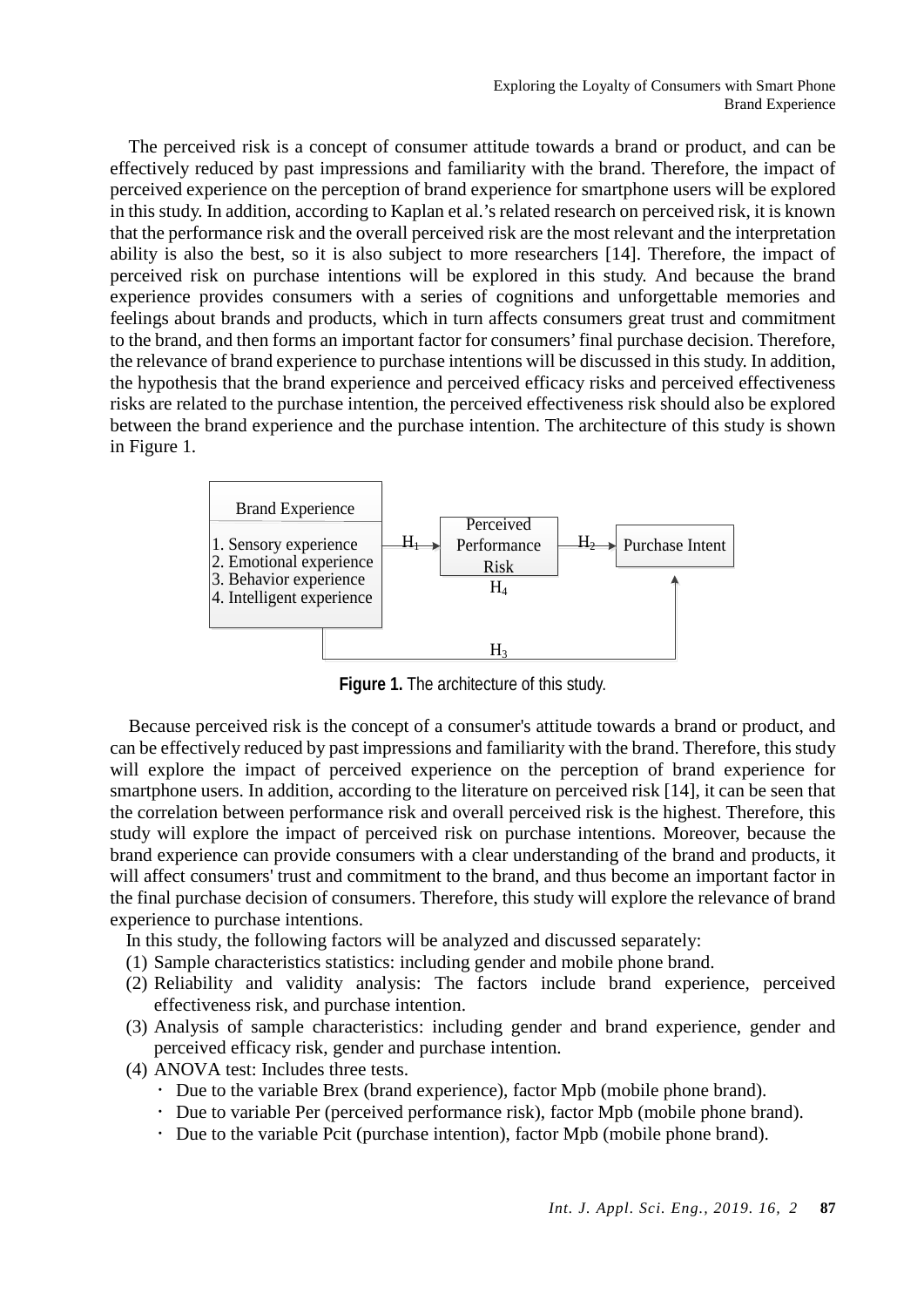## **4. Data Analysis**

In this section, the results of the questionnaires and questionnaires for this study will be analysed.

## **4.1. Questionnaire Test**

 The questionnaires in this study were tested for students of a university of science and technology. Table 2 shows the results of gender analysis of the students tested. In the analysis of reliability and validity, the factor facets include: brand experience (Brex), perceived effectiveness risk (Per), and purchase intention (Pcit). In the questionnaires, the factor of the Brex includes 3 questions sensory experience (Sense), 3 questions emotional experience (Feel), 3 questions behavior experience (Act), and 3 questions intelligent experience (Itgt). Table 3 shows the reliability and validity analysis of the study, which analyzes factor load, eigenvalue, explanatory variation, cumulative explanatory variation and reliability coefficient.

|       | <b>Table 2.</b> Allary 313 OF the Octiver of the Otagents. |        |            |                      |  |  |  |  |  |  |  |
|-------|------------------------------------------------------------|--------|------------|----------------------|--|--|--|--|--|--|--|
|       |                                                            | Number | Percentage | Effective percentage |  |  |  |  |  |  |  |
|       | Male                                                       | 66     | 44.0       | 44.0                 |  |  |  |  |  |  |  |
| Valid | Female                                                     | 84     | 56.0       | 56.0                 |  |  |  |  |  |  |  |
|       | Total                                                      | 50     | 100.0      | 100.0                |  |  |  |  |  |  |  |

**Table 2.** Analysis of the Gender of the Students.

| <b>Factor</b> | <b>Question</b>    | <b>Factor</b> | <b>Eigenvalue</b> | <b>Explanatory</b> | <b>Explanatory</b> | <b>Reliability</b> |  |
|---------------|--------------------|---------------|-------------------|--------------------|--------------------|--------------------|--|
| <b>Facets</b> | <b>Number</b>      | Load          |                   | <b>Variation</b>   | <b>Variation</b>   | <b>Coefficient</b> |  |
|               | Sense1             | 0.708         |                   |                    |                    |                    |  |
|               | Sense2             | 0.755         |                   |                    |                    |                    |  |
|               | Sense <sub>3</sub> | 0.687         |                   |                    |                    |                    |  |
|               | Feel1              | 0.770         |                   |                    |                    |                    |  |
|               | Feel <sub>2</sub>  | 0.707         |                   |                    |                    |                    |  |
| <b>Brex</b>   | Feel <sub>3</sub>  | 0.697         | 12.426            | 62.132             | 62.132             | 0.957              |  |
|               | Act1               | 0.675         |                   |                    |                    |                    |  |
|               | Act2               | 0.729         |                   |                    |                    |                    |  |
|               | Act3               | 0.737         |                   |                    |                    |                    |  |
|               | Itgt1              | 0.787         |                   |                    |                    |                    |  |
|               | Itgt2              | 0.663         |                   |                    |                    |                    |  |
|               | Itgt3              | 0.696         |                   |                    |                    |                    |  |
|               | Per1               | 0.713         |                   |                    |                    |                    |  |
|               | Per <sub>2</sub>   | 0.735         |                   |                    |                    |                    |  |
| Per           | Per <sub>3</sub>   | 0.759         | 1.434             | 7.171              | 69.303             | 0.933              |  |
|               | Per <sub>4</sub>   | 0.818         |                   |                    |                    |                    |  |
|               | Per <sub>5</sub>   | 0.783         |                   |                    |                    |                    |  |
|               | Pcit1              | 0.823         |                   |                    |                    |                    |  |
| Pcit          | Pcit2              | 0.868         | 1.058             | 5.289              | 74.592             | 0.940              |  |
|               | Pcit <sub>3</sub>  | 0.869         |                   |                    |                    |                    |  |

**Table 3.** The Analysis of Reliability and Validity.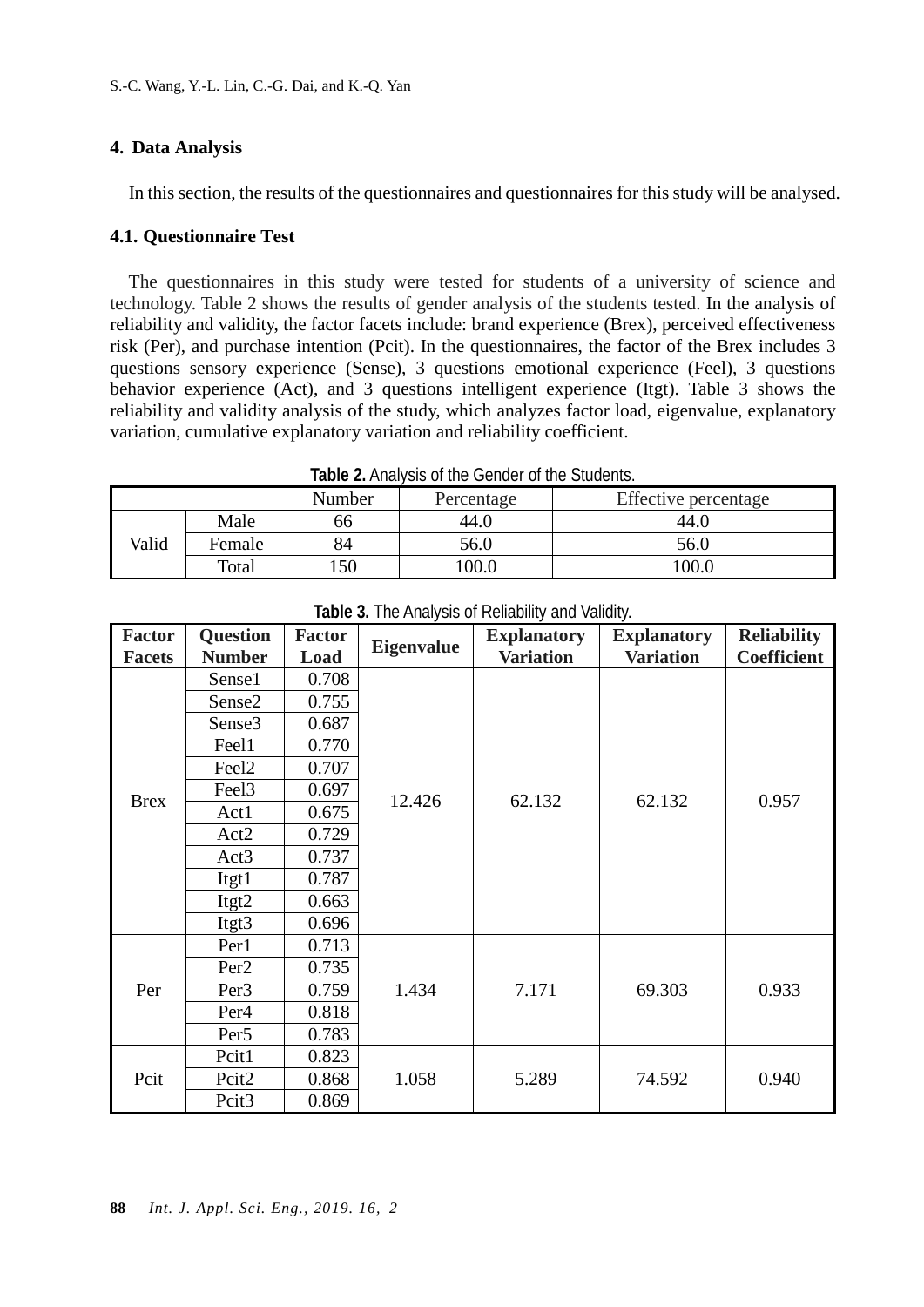# **4.2. Analysis of the Results of the Questionnaire**

 The independent sample *t*-tests are used in the difference analysis of sample characteristics. The difference analysis between gender and each variable is shown in Tables 4, 5 and 6. It can be seen that the significance of the equality test is greater than 0.05, which is not significant.

 The ANOVA test for the variable Brex and the factor Mpb is shown in Tables 7 and 8. The analysis results show that in the descriptive statistics, the average of Apple is higher, and the significance of the analysis based on the variance is analyzed. If it is greater than 0.05, it is not significant. It can be seen that the mobile phone brand does not affect the brand experience.

 The ANOVA test for the factor Mpb due to the variable Per is shown in Tables 9 and 10. In the descriptive statistics, the mean value of Apple is higher, and the significance of the analysis based on the variance is less than 0.05. It is known that the mobile phone brand will affect the perceived performance risk, and the post-test will be performed. The Scheffe method is used, and the results are not significant. Therefore, judging the mobile phone brand does not affect the perceived performance risk, as shown in Table 11.

|             |                                     |      | Levene's<br>variance equal<br>test |         | <i>t</i> test of equal average |                                                 |           |                   |                                                                            |                       |
|-------------|-------------------------------------|------|------------------------------------|---------|--------------------------------|-------------------------------------------------|-----------|-------------------|----------------------------------------------------------------------------|-----------------------|
|             |                                     | F    | Significance                       | T       | df                             | Significance Average<br>(two-tailed) difference |           | Standard<br>error | 95% trust<br>interval of<br>the number of<br>differences<br>Lower<br>limit | <b>Upper</b><br>limit |
|             | Equal<br>variation                  | .062 | .804                               | $-.549$ | 148                            | .584                                            | $-.07368$ | .13416            | $-.33880$ .19144                                                           |                       |
| <b>Brex</b> | N <sub>0</sub><br>equal<br>variance |      |                                    |         | $-.548$  138.085               | .585                                            | $-.07368$ | .13456            | $-.33975$ $.19239$                                                         |                       |

**Table 4.** The Difference Analysis between Gender and Brand Experience.

|  | Table 5. The Difference Analysis between Gender and Perception Efficiency Risk. |  |  |
|--|---------------------------------------------------------------------------------|--|--|
|  |                                                                                 |  |  |

|     |                      |      | Levene's<br>variance equal<br>test |             |               |                                                 | <i>t</i> test of equal average |                   |                                                                            |                |
|-----|----------------------|------|------------------------------------|-------------|---------------|-------------------------------------------------|--------------------------------|-------------------|----------------------------------------------------------------------------|----------------|
|     |                      | F    | Significance                       | $\mathbf T$ | df            | Significance Average<br>(two-tailed) difference |                                | Standard<br>error | 95% trust<br>interval of<br>the number of<br>differences<br>Lower<br>limit | Upper<br>limit |
|     | Equal<br>variation   | .104 |                                    | .7481.152   | 148           | .251                                            | .15887                         |                   | .13792 -.11367 .43142                                                      |                |
| Per | No equal<br>variance |      |                                    |             | 1.158 142.134 | .249                                            | .15887                         | .13725            | $-11244.43019$                                                             |                |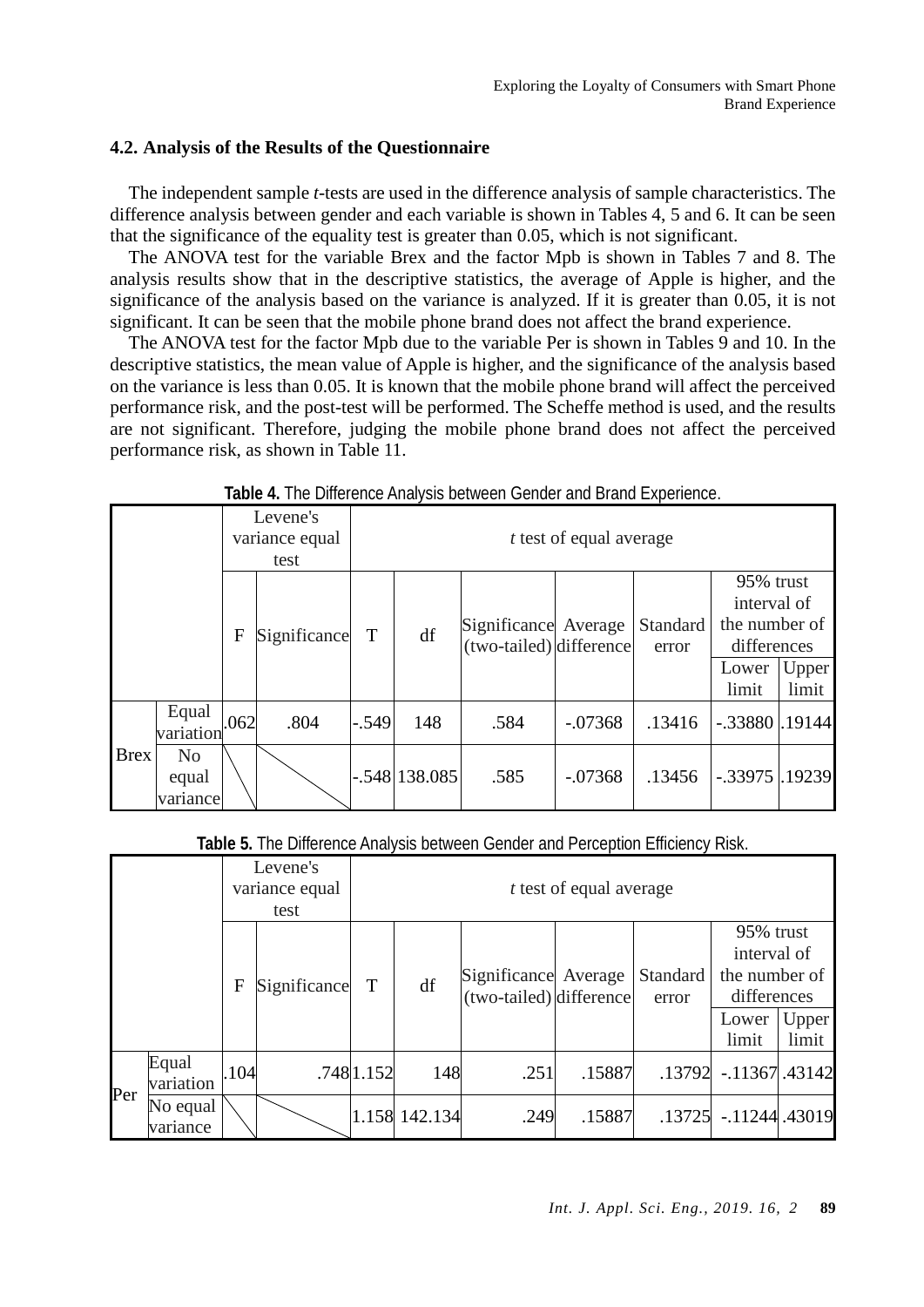| Levene's<br>variance equal<br>test |                      |      |              |         |         |                                                          | <i>t</i> test of equal average |        |                                                                            |                |
|------------------------------------|----------------------|------|--------------|---------|---------|----------------------------------------------------------|--------------------------------|--------|----------------------------------------------------------------------------|----------------|
|                                    |                      | F    | Significance | T       | df      | Significance Average Standard<br>(two-tailed) difference |                                | error  | 95% trust<br>interval of<br>the number of<br>differences<br>Lower<br>limit | Lower<br>limit |
| $P$ cit                            | Equal<br>variation   | .205 | .652         | $-.180$ | 148     | .857                                                     | $-.02850$                      |        | $.15793$ $-.34059$                                                         | .28359         |
|                                    | No equal<br>variance |      |              | $-.182$ | 142.855 | .856                                                     | $-.02850$                      | .15691 | $-.33867$                                                                  | .28167         |

**Table 6.** The Difference Analysis between Gender and Purchase Intention.

**Table 7.** ANOVA Test of Brand Experience and Mobile Phone Brand--Descriptive statistics.

| <b>Descriptive statistics</b> |      |        |                 |          |             |                                         |      |                |  |  |  |
|-------------------------------|------|--------|-----------------|----------|-------------|-----------------------------------------|------|----------------|--|--|--|
|                               | N    | Mean   | <b>Standard</b> | Standard |             | 95% confidence interval<br>for the mean |      | MinimumMaximum |  |  |  |
|                               |      | value  | deviation       | error    | Lower limit | Upper limit                             |      |                |  |  |  |
| Apple                         | 58   | 3.7342 | .76718          | .10074   | 3.5325      | 3.9359                                  | 1.00 | 5.00           |  |  |  |
| Samsung                       | 27   | 3.4321 | .82756          | .15926   | 3.1047      | 3.7595                                  | 1.00 | 5.00           |  |  |  |
| <b>OPPO</b>                   | 7    | 3.4020 | .80915          | .19625   | 2.9859      | 3.8180                                  | 1.25 | 5.00           |  |  |  |
| <b>ASUS</b>                   | 11   | 3.4697 | .43823          | .13213   | 3.1753      | 3.7641                                  | 2.92 | 4.33           |  |  |  |
| <b>HTC</b>                    | 16   | 3.3177 | .83844          | .20961   | 2.8709      | 3.7645                                  | 1.17 | 4.50           |  |  |  |
| Sony                          | 12   | 3.0556 | 1.09136         | .31505   | 2.3621      | 3.7490                                  | 1.00 | 4.67           |  |  |  |
| Xiaomi                        |      | 3.1548 | .61882          | .23389   | 2.5825      | 3.7271                                  | 2.17 | 3.83           |  |  |  |
| Other                         | 2    | 2.7917 | .88388          | .62500   | $-5.1497$   | 10.7330                                 | 2.17 | 3.42           |  |  |  |
| Total                         | l 50 | 3.4844 | .81372          | .06644   | 3.3532      | 3.6157                                  | 1.00 | 5.00           |  |  |  |

**Table 8.** ANOVA Test of Brand Experience and Mobile Phone Brand--Variance analysis.

J.

| <b>Variance analysis</b> |               |    |                 |              |
|--------------------------|---------------|----|-----------------|--------------|
|                          | Sum of square | df | Average squared | Significance |
| Between groups           | 8.183         |    | 169             | 085          |
| Within the group         | 90.475        | 42 |                 |              |
| Total                    | 98.658        | 49 |                 |              |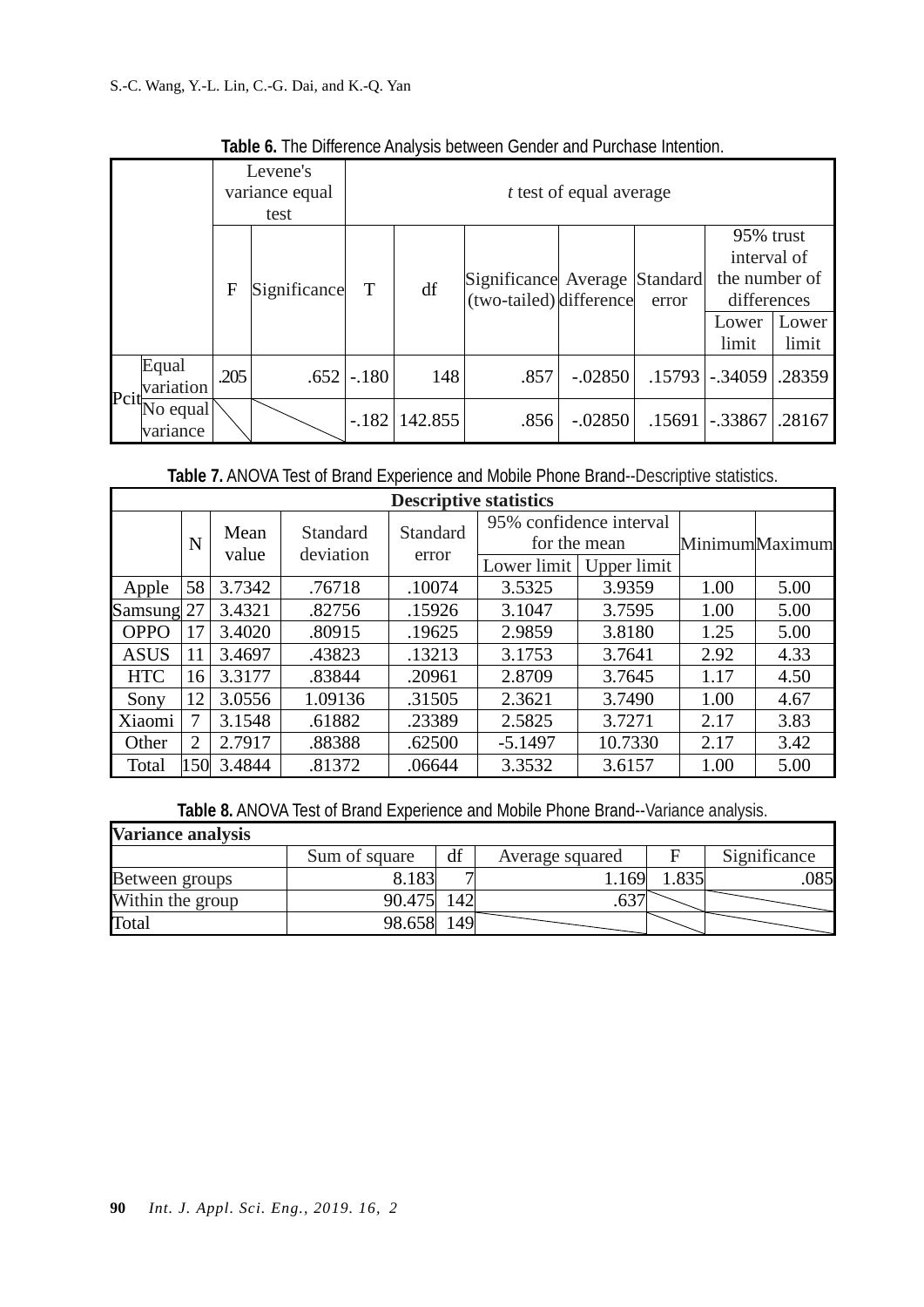| <b>Descriptive statistics</b> |     |        |           |                 |                             |         |      |                 |
|-------------------------------|-----|--------|-----------|-----------------|-----------------------------|---------|------|-----------------|
|                               |     | Mean   | Standard  | <b>Standard</b> | 95% confidence interval for |         |      |                 |
|                               | N   | value  | deviation |                 | the mean                    |         |      | Minimum Maximum |
|                               |     |        | error     | Lower limit     | Upper limit                 |         |      |                 |
| Apple                         | 58  | 3.7241 | .78747    | .10340          | 3.5171                      | 3.9312  | 1.00 | 5.00            |
| Samsung                       | 27  | 3.3778 | .76728    | .14766          | 3.0743                      | 3.6813  | 1.00 | 4.60            |
| <b>OPPO</b>                   | 17  | 3.3176 | .77479    | .18791          | 2.9193                      | 3.7160  | 1.00 | 4.20            |
| <b>ASUS</b>                   | 11  | 3.3818 | .36282    | .10939          | 3.1381                      | 3.6256  | 3.00 | 4.00            |
| <b>HTC</b>                    | 16  | 3.2250 | .73348    | .18337          | 2.8342                      | 3.6158  | 1.00 | 4.00            |
| Sony                          | 12  | 3.0167 | 1.24304   | .35884          | 2.2269                      | 3.8065  | 1.00 | 4.80            |
| Xiaomi                        | 7   | 3.3714 | .83609    | .31601          | 2.5982                      | 4.1447  | 2.20 | 4.60            |
| Other                         | ↑   | 2.0000 | 1.41421   | 1.00000         | $-10.7062$                  | 14.7062 | 1.00 | 3.00            |
| Total                         | 150 | 3.4413 | .83940    | .06854          | 3.3059                      | 3.5768  | 1.00 | 5.00            |

**Table 9.** ANOVA Test between Perceived Performance Risk and Mobile Phone Brand-- Descriptive statistics.

**Table 10.** ANOVA Test between Perceived Performance Risk and Mobile Phone Brand-- Variance analysis.

| <b>Variance analysis</b> |                  |     |                 |       |              |
|--------------------------|------------------|-----|-----------------|-------|--------------|
|                          | Sum of<br>square | df  | Average squared | F     | Significance |
| Between groups           | 12.149           |     | .736            | 2.655 | .013         |
| Within the group         | 92.835           | 42  | .654            |       |              |
| Total                    | 104.984          | 149 |                 |       |              |

|  | Table 11. ANOVA's Post-Testing between the Perceived Performance Risk and Mobile Phone Brand. |  |
|--|-----------------------------------------------------------------------------------------------|--|
|--|-----------------------------------------------------------------------------------------------|--|

| $(I)$ Mpb   | $(J)$ Mpb   | Average          | Standard error | Significance | 95% confidence interval |        |
|-------------|-------------|------------------|----------------|--------------|-------------------------|--------|
|             |             | difference (I-J) |                |              | Lower limit Upper limit |        |
|             | Samsung     | .34636           | .18838         | .846         | $-.3715$                | 1.0642 |
|             | <b>OPPO</b> | .40649           | .22300         | .852         | $-0.4433$               | 1.2563 |
|             | <b>ASUS</b> | .34232           | .26590         | .976         | $-.6710$                | 1.3556 |
| Apple       | <b>HTC</b>  | .49914           | .22832         | .686         | $-.3710$                | 1.3692 |
|             | Sony        | .70747           | .25642         | .374         | $-.2697$                | 1.6847 |
|             | Xiaomi      | .35271           | .32352         | .991         | $-.8802$                | 1.5856 |
|             | Other       | 1.72414          | .58151         | .277         | $-0.4919$               | 3.9402 |
|             | Apple       | $-0.34636$       | .18838         | .846         | $-1.0642$               | .3715  |
|             | <b>OPPO</b> | .06013           | .25034         | 1.000        | $-.8939$                | 1.0141 |
|             | <b>ASUS</b> | $-.00404$        | .28922         | 1.000        | $-1.1062$               | 1.0981 |
| Samsung     | <b>HTC</b>  | .15278           | .25510         | 1.000        | $-.8194$                | 1.1249 |
|             | Sony        | .36111           | .28052         | .976         | $-0.7079$               | 1.4301 |
|             | Xiaomi      | .00635           | .34294         | 1.000        | $-1.3005$               | 1.3132 |
|             | Other       | 1.37778          | .59253         | .611         | $-.8803$                | 3.6358 |
| <b>OPPO</b> | Apple       | $-40649$         | .22300         | .852         | $-1.2563$               | .4433  |
|             | Samsung     | $-.06013$        | .25034         | 1.000        | $-1.0141$               | .8939  |
|             | <b>ASUS</b> | $-.06417$        | .31287         | 1.000        | $-1.2565$               | 1.1281 |
|             | <b>HTC</b>  | .09265           | .28163         | 1.000        | $-.9806$                | 1.1659 |
|             | Sony        | .30098           | .30486         | .995         | $-.8608$                | 1.4627 |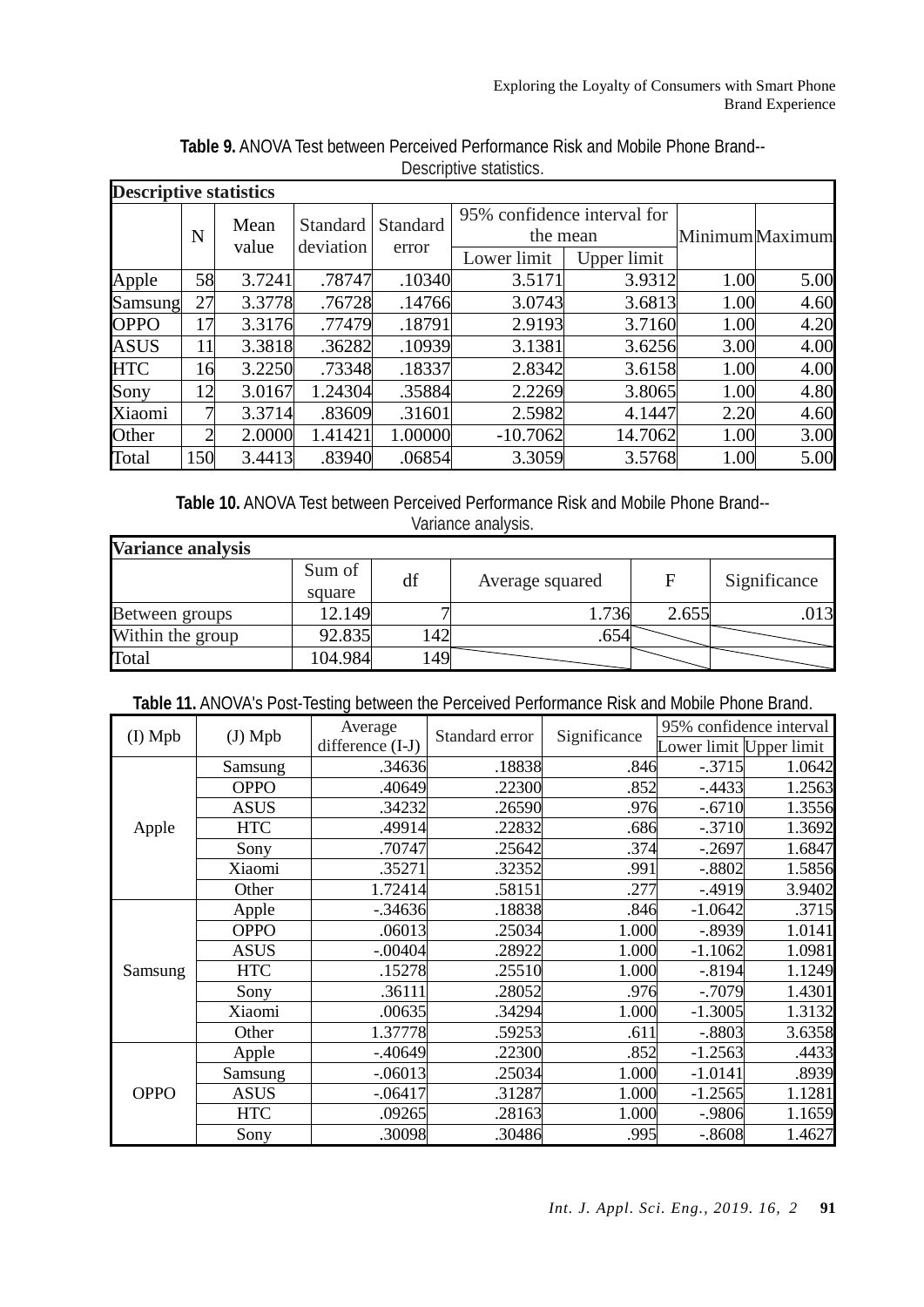| (I) Mpb     | $(J)$ Mpb   | Average          | Standard error | Significance | 95% confidence interval |        |
|-------------|-------------|------------------|----------------|--------------|-------------------------|--------|
|             |             | difference (I-J) |                |              | Lower limit Upper limit |        |
|             | Xiaomi      | $-.05378$        | .36311         | 1.000        | $-1.4376$               | 1.3300 |
|             | Other       | 1.31765          | .60443         | .690         | $-.9858$                | 3.6210 |
|             | Apple       | $-.34232$        | .26590         | .976         | $-1.3556$               | .6710  |
|             | Samsung     | .00404           | .28922         | 1.000        | $-1.0981$               | 1.1062 |
|             | <b>OPPO</b> | .06417           | .31287         | 1.000        | $-1.1281$               | 1.2565 |
| <b>ASUS</b> | <b>HTC</b>  | .15682           | .31669         | 1.000        | $-1.0500$               | 1.3637 |
|             | Sony        | .36515           | .33751         | .991         | $-.9211$                | 1.6514 |
|             | Xiaomi      | .01039           | .39093         | 1.000        | $-1.4794$               | 1.5002 |
|             | Other       | 1.38182          | .62154         | .667         | $-.9868$                | 3.7504 |
|             | Apple       | $-.49914$        | .22832         | .686         | $-1.3692$               | .3710  |
|             | Samsung     | $-15278$         | .25510         | 1.000        | $-1.1249$               | .8194  |
|             | <b>OPPO</b> | $-.09265$        | .28163         | 1.000        | $-1.1659$               | .9806  |
| <b>HTC</b>  | <b>ASUS</b> | $-15682$         | .31669         | 1.000        | $-1.3637$               | 1.0500 |
|             | Sony        | .20833           | .30877         | 1.000        | $-.9684$                | 1.3850 |
|             | Xiaomi      | $-14643$         | .36641         | 1.000        | $-1.5428$               | 1.2499 |
|             | Other       | 1.22500          | .60642         | .769         | $-1.0860$               | 3.5360 |
|             | Apple       | $-0.70747$       | .25642         | .374         | $-1.6847$               | .2697  |
|             | Samsung     | $-.36111$        | .28052         | .976         | $-1.4301$               | .7079  |
|             | <b>OPPO</b> | $-.30098$        | .30486         | .995         | $-1.4627$               | .8608  |
| Sony        | <b>ASUS</b> | $-.36515$        | .33751         | .991         | $-1.6514$               | .9211  |
|             | <b>HTC</b>  | $-.20833$        | .30877         | 1.000        | $-1.3850$               | .9684  |
|             | Xiaomi      | $-.35476$        | .38455         | .997         | $-1.8202$               | 1.1107 |
|             | Other       | 1.01667          | .61755         | .909         | $-1.3367$               | 3.3700 |
|             | Apple       | $-.35271$        | .32352         | .991         | $-1.5856$               | .8802  |
|             | Samsung     | $-0.0635$        | .34294         | 1.000        | $-1.3132$               | 1.3005 |
|             | <b>OPPO</b> | .05378           | .36311         | 1.000        | $-1.3300$               | 1.4376 |
| Xiaomi      | <b>ASUS</b> | $-.01039$        | .39093         | 1.000        | $-1.5002$               | 1.4794 |
|             | <b>HTC</b>  | .14643           | .36641         | 1.000        | $-1.2499$               | 1.5428 |
|             | Sony        | .35476           | .38455         | .997         | $-1.1107$               | 1.8202 |
|             | Other       | 1.37143          | .64829         | .723         | $-1.0991$               | 3.8420 |
| Other       | Apple       | $-1.72414$       | .58151         | .277         | $-3.9402$               | .4919  |
|             | Samsung     | $-1.37778$       | .59253         | .611         | $-3.6358$               | .8803  |
|             | <b>OPPO</b> | $-1.31765$       | .60443         | .690         | $-3.6210$               | .9858  |
|             | <b>ASUS</b> | $-1.38182$       | .62154         | .667         | $-3.7504$               | .9868  |
|             | <b>HTC</b>  | $-1.22500$       | .60642         | .769         | $-3.5360$               | 1.0860 |
|             | Sony        | $-1.01667$       | .61755         | .909         | $-3.3700$               | 1.3367 |
|             | Xiaomi      | $-1.37143$       | .64829         | .723         | $-3.8420$               | 1.0991 |

 The ANOVA test for the variable Pcit and the factor Mpb is shown in Tables 12 and 13. The analysis results show that in the descriptive statistics, the mean value of Apple is higher, and the significance of the analysis based on the variance is analyzed. If it is greater than 0.05, it is not significant. It can be seen that the mobile phone brand does not affect the purchase intention.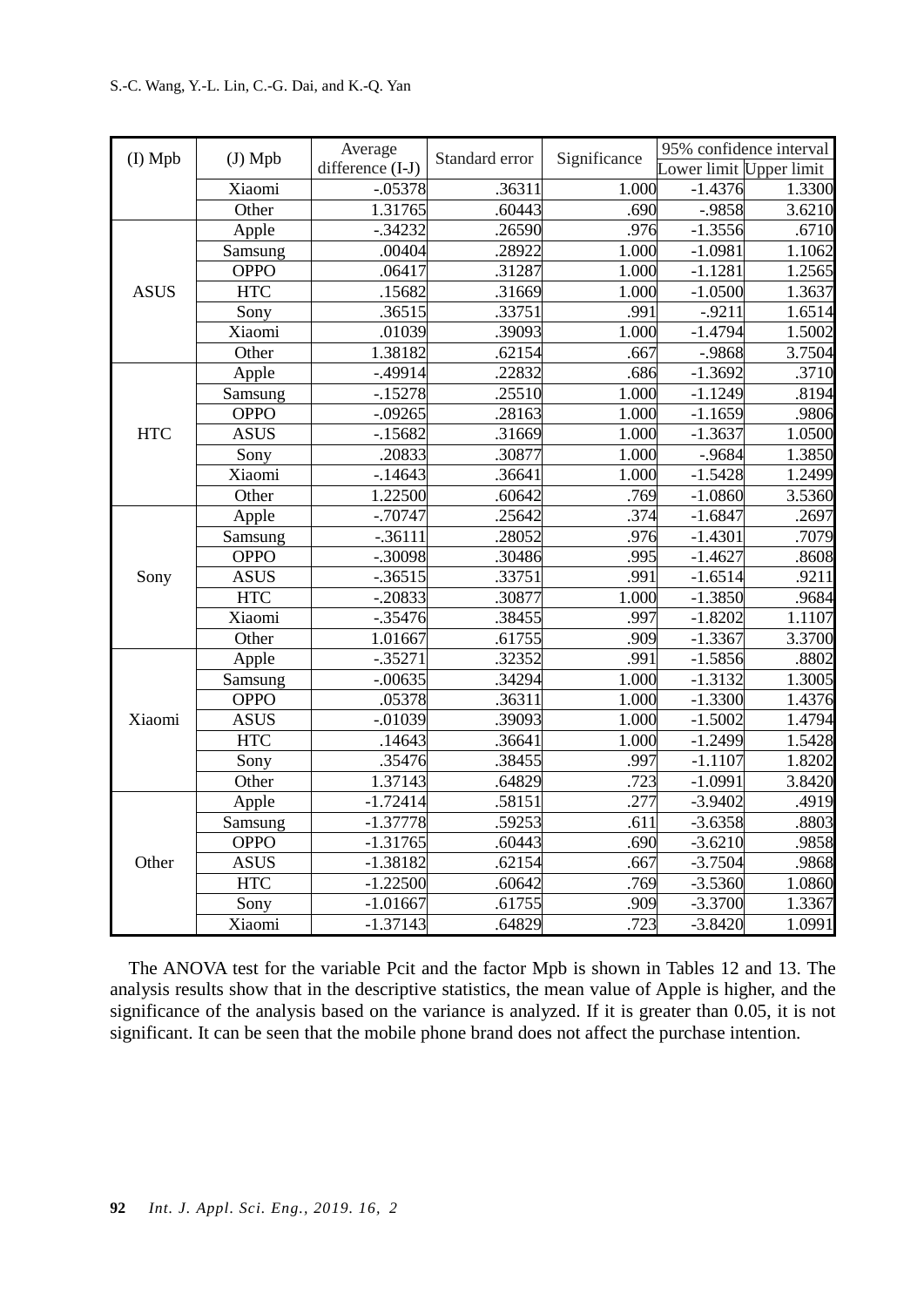| <b>Descriptive statistics</b> |           |        |           |                          |                                         |             |      |                |
|-------------------------------|-----------|--------|-----------|--------------------------|-----------------------------------------|-------------|------|----------------|
|                               | N         | Mean   | Standard  | <b>Standard</b><br>error | 95% confidence interval for<br>the mean |             |      | MinimumMaximum |
|                               |           | value  | deviation |                          | Lower limit                             | Upper limit |      |                |
| Apple                         | 58        | 3.5287 | .91561    | .12023                   | 3.2880                                  | 3.7695      | 1.00 | 5.00           |
| Samsung                       | 27        | 3.1235 | 1.01757   | .19583                   | 2.7209                                  | 3.5260      | 1.00 | 5.00           |
| <b>OPPO</b>                   | 17        | 3.1765 | .61371    | .14885                   | 2.8609                                  | 3.4920      | 2.00 | 4.33           |
| <b>ASUS</b>                   | 11        | 3.3636 | .86223    | .25997                   | 2.7844                                  | 3.9429      | 1.00 | 4.00           |
| <b>HTC</b>                    | 16        | 3.3750 | .89339    | .22335                   | 2.8989                                  | 3.8511      | 1.00 | 4.67           |
| Sony                          | 12        | 3.2222 | 1.23365   | .35612                   | 2.4384                                  | 4.0060      | 1.00 | 5.00           |
| Xiaomi                        | 7         | 2.9524 | 1.11270   | .42056                   | 1.9233                                  | 3.9815      | 1.00 | 4.33           |
| Other                         | $\bigcap$ | 1.5000 | .70711    | .50000                   | $-4.8531$                               | 7.8531      | 1.00 | 2.00           |
| Total                         | 150       | 3.3089 | .95702    | .07814                   | 3.1545                                  | 3.4633      | 1.00 | 5.00           |

**Table 12.** ANOVA Test between Purchase Intention and Mobile Phone Brand--Descriptive statistics.

**Table 13.** ANOVA Test between Purchase Intention and Mobile Phone Brand--Variance analysis.

| <b>Variance analysis</b> |               |     |                 |      |              |  |  |  |
|--------------------------|---------------|-----|-----------------|------|--------------|--|--|--|
|                          | Sum of square | df  | Average squared |      | Significance |  |  |  |
| Between groups '         | $.65-$        |     | .665            | .895 | .075         |  |  |  |
| Within the group         | 124.809       | .42 | orr             |      |              |  |  |  |
| Total                    | 136.466       | 49  |                 |      |              |  |  |  |

# **5. Conclusion**

 Based on the analysis results of this study, it is learned that the sensory experience and the intelligent experience in the brand experience have a positive impact on the perceived effectiveness risk, and the hypothesis of H1 is established. It means that the higher the sensory experience and intelligent experience of the brand, the more it meets the needs of consumers. The perceived performance risk has a positive impact on the purchase intention. The hypothesis of H2 is established. It indicates that the more the brand's products meet the needs of consumers, the more effective the buyer's intention to buy. In the brand experience, the sensory experience and the intelligent experience have a positive impact on the purchase intention. The hypothesis of H3 is established, indicating that the higher the sensory experience and intelligent experience of the brand, the more effective the buyer's purchase intention. Perceptual performance risk has a complete mediating effect between the sensory experience and the intelligent experience and purchase intention in the brand experience. The hypothesis of H4 is established.

 Since perceptual risk is a major factor affecting consumers' purchase of products, according to the results of this study, the sensory experience and intelligent experience in the brand experience can effectively influence the perceived performance risk and indirectly affect the purchase intention. In the era of experience economy, commodities are no longer full-featured, innovative and bring out long-term high sales, but rather whether consumers recognize the brand, whether the brand can give consumers an inspiring experience. Therefore, in the market where these various types of commodities are saturated, enterprises can give priority to the sensory experience and intelligent experience that consumers pay more attention to when constructing the brand experience.